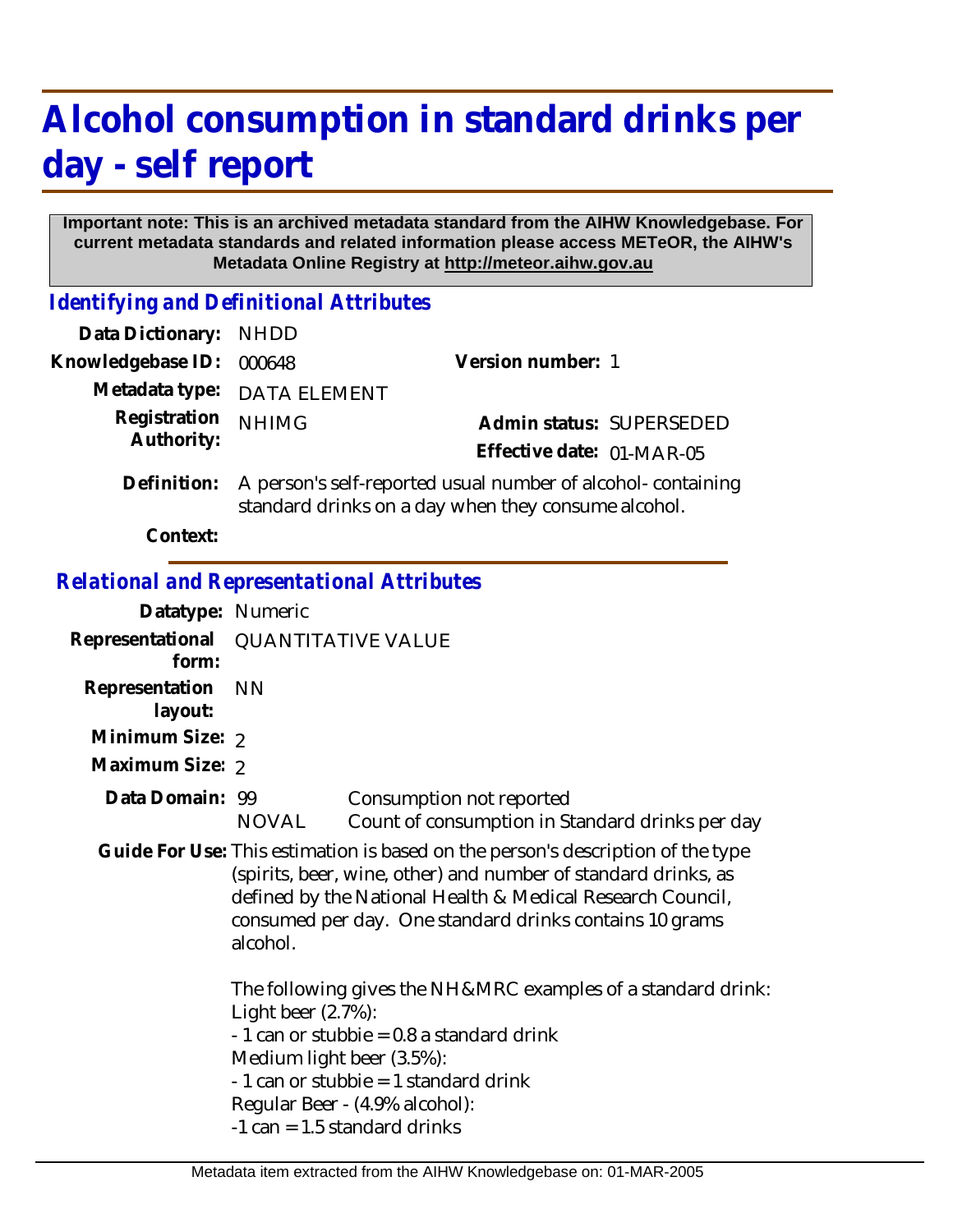| -1 jug = 4 standard drinks<br>-1 slab (cans or stubbies) = about 36 standard drinks<br>Wine (9.5% - 13% alcohol):<br>-750-ml bottle = about 7 to 8 standard drinks<br>-4-litre cask = about 30 to 40 standard drinks<br>Spirits:<br>-1 $nip = 1$ standard drink<br>-Pre-mixed spirits (around $5\%$ alcohol) = 1.5 standard drinks                                                                                                                                                                                                                         |
|------------------------------------------------------------------------------------------------------------------------------------------------------------------------------------------------------------------------------------------------------------------------------------------------------------------------------------------------------------------------------------------------------------------------------------------------------------------------------------------------------------------------------------------------------------|
| When calculating consumption in standard drinks per day, the<br>total should be reported with part drinks recorded to the next<br>whole standard drink (eq. $2.4 = 3$ ).                                                                                                                                                                                                                                                                                                                                                                                   |
| Collection Methods: The World Health Organisation's 2000 International Guide for<br>Monitoring Alcohol Consumption and Related Harm document<br>suggests that in assessing alcohol consumption patterns a<br>'Graduated Quantity Frequency' method is preferred. This method<br>requires that questions about the quantity and frequency of alcohol<br>consumption should be asked to help determine short-term and<br>long-term health consequences. The CATI-TRG has not yet ratified<br>a set of standard questions that addresses alcohol consumption. |
| Related metadata: is used in conjunction with Service contact date version 1<br>relates to the data element concept Alcohol consumption - concept<br>version 1<br>is used in conjunction with Alcohol consumption frequency-self<br>report version 1<br>is used in conjunction with Behaviour-related risk factor<br>intervention version 1<br>is used in conjunction with Behaviour-related risk factor<br>intervention - purpose version 1                                                                                                               |
|                                                                                                                                                                                                                                                                                                                                                                                                                                                                                                                                                            |

## *Administrative Attributes*

Source Document: The Australian Alcohol Guidelines: Health Risk and Benefits endorsed by the National Health and Medical Research Council in October 2001.

**Source Organisation:** CV-Data Working Group

Comments: DSS - Cardiovascular disease (clinical):

These data are used to help determine the overall health profile of an individual. Certain patterns of alcohol consumption can be associated with a range of social and health problems. These problems include:

-social problems such as domestic violence, unsafe sex

- financial and relationship problems

-physical conditions such as high blood pressure, gastrointestinal